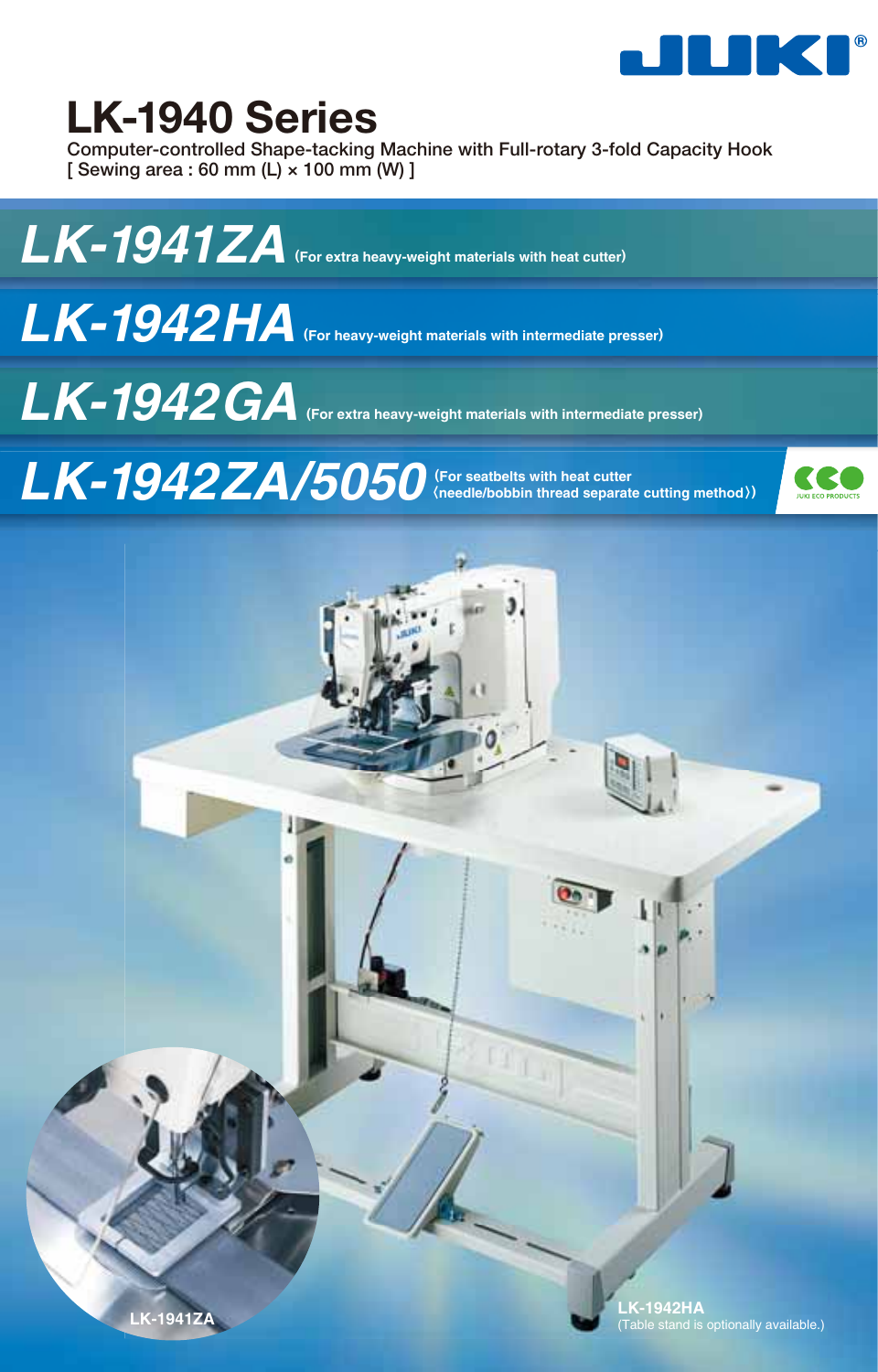# **Standard shape-tacking machines for seatbelts and heavy-weight materials is now launched!**



- With its new electronic feed system, the operator can select and use the sewing pattern entered. When changing a sewing pattern, the conventional mechanical bartacking machine requires the replacement of a feed cam. Since the new electronic machine no longer uses a feed cam, this operation is no longer necessary and costs are substantially saved.
- With the handy PGM-7B programming device (optional), sewing patterns can be programmed on the main unit of the machine.

- The machine demonstrates a high-speed sewing capability of up to 2,200 sti/min for dramatically increased productivity.
- The machine is equipped as standard with a full-rotary 3-fold capacity hook. The hook reduces the frequency of the bobbin thread replacement, enhancing efficiency in sewing with thick thread.

#### **The machine offers improved seam quality and sewing capabilities when sewing heavy-weight or extra heavy-weight materials.**

- The following features promise improved sewing capabilities for extra heavy-weight materials: A high-power, direct-drive motor that drives the needle with increased material-penetrating force; a higher-torque stepping motor that increases the feed efficiency, and a pneumatic work clamp that increases the material clamping force.
- Higher lift of the feeding frame (max: ensures seams of extremely consistent quality 25mm) enables easy placement of a material on the machine.



LK-1942GA

# Needle thread feeding device Semi-rotary tension LK-1941ZA

Standard device for G type or Z type.

slippage from the needle when using bonding thread or the like. Semi-rotary tension: Applies higher tension on the needle thread.

#### **Excellent responsiveness**

Adoption of JUKI's unique 3-fold capacity hook and a profound knowledge of sewing grounded on years of extensive sewing research help eliminate sewing problems and improve seam quality.

Needle thread feeding device: Feeds an adequate amount of needle thread in advance to prevent

The needle hole guide for the Z type machine is optimally suited for the sewing of seatbelts and

Select from three different types to best suit your application: the machine for seatbelts (Z), the machine for extra heavy-weight materials (G), and the machine for heavy-weight materials (H).

| Specification        | Seatbelts (Z)<br>Extra heavy-weight materials (G)<br>Heavy-weight materials (H) |                          |                           |  |  |
|----------------------|---------------------------------------------------------------------------------|--------------------------|---------------------------|--|--|
| Yarn number<br>count | #1<br>#2<br>B <sub>207</sub><br>B <sub>277</sub><br>8/3<br>10/3                 | #8<br><b>B92</b><br>30/3 | #30<br><b>B46</b><br>60/3 |  |  |

## **LK-1941 LK-1942GA**

#### **The intermediate presser securely clamps the material.**

By equipping the LK-1942GA as standard with an intermediate presser to prevent the material from flopping, beautifully finished seams are almost guaranteed. The height and stroke of the intermediate presser are both adjustable.



#### **A newly developed heat cutter ensures reliable and speedy trimming of thick thread.**

- The thread trimmer offers outstanding reliability and durability. The ideal application for the device is the sewing of seatbelts with thick synthetic threads.
- The thread trimming operation can be executed in as little as 0.3 sec. –– as fast as the thread-trimming speed achieved by a mechanical thread trimmer. The speed is adjustable and can be slowed down if desired.
- Unlike the thread trimmer using a knife, the heat cutter trims thick thread without fail and shortens the thread remaining at the seam end. It also offers improved durability to cut down on maintenance requirements.
- The heat cutter is designed to leave no thread chips on the hot wire section. This ensures consistent thread trimming at all times.
- The hot-wire temperature can be adjusted according to the operating environment.
- The heat cutter cuts both the needle thread and bobbin thread under the throat plate.
- This means the heat cutter will never hinder motions of the work clamp and other devices



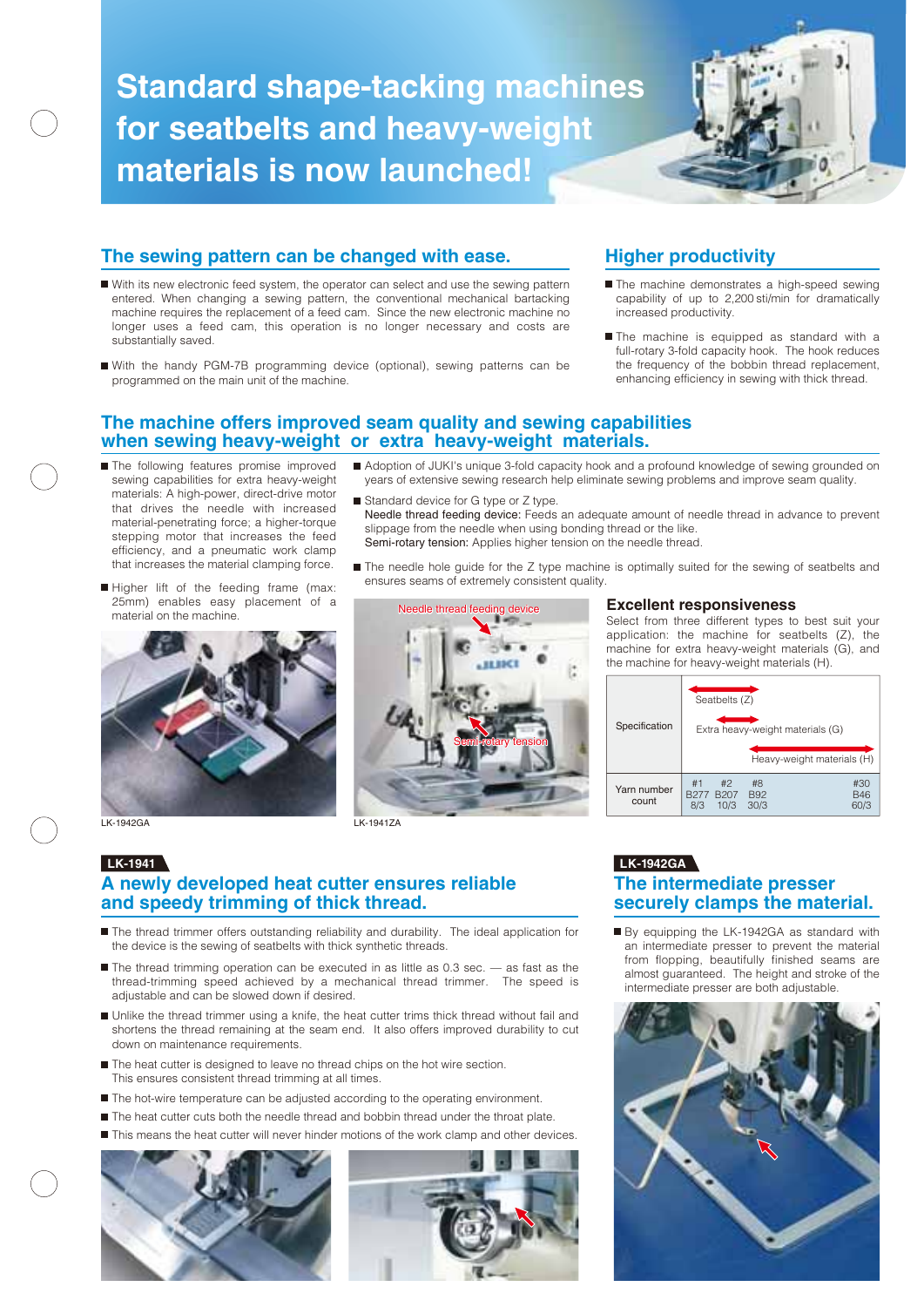### **Excellent operability**

- The direct-drive system that directly connects a compact AC servomotor to the machine head achieves outstanding responsiveness and increased stopping accuracy. By omitting the use of a stop-motion mechanism in the system, users are promised a comfortable operating environment with reduced noise and vibration.
- The hand pulley is installed on this side of the machine head. This allows the operator to visually check the needle entry and adjust hook timing with ease.
- The machine is provided with a needle bar reverse-rotation mechanism. This enables the needle bar to stop at its topmost position to facilitate placement of heavy-weight materials on the machine.

# *LK-1942ZA/5050* **(For seatbelts with heat cutter**〈**needle/bobbin thread separate cutting method**〉**)**

This sewing machine is based on the LK1942GA and is provided with a heat cutter (needle/bobbin thread separate cutting method). In addition, the sewing machine is additionally provided with a bobbin thread detecting function, stitch-skipping detecting function, and in correct bobbin case insertion detecting function, thereby improving the seam quality.

#### **Seam quality**

- The heat cutter (needle/bobbin thread separate cutting method) trims thread without fail even when thick thread is used.
- The length of thread remaining on the material after thread trimming is 5 mm or less. As a result, the thread-end securing process is not necessary.
- Bobbin idling is decreased by driving the bobbin thread trimmer by means of the air cylinder.

#### **Bobbin thread detecting function**

If the sewing is performed without the bobbin thread, the bobbin thread detector detects it. As a result, products which have a not-sewn section (sewing products sewn without bobbin thread) will never be placed in the market.

#### **Stitch-skipping detecting function**

The detector detects stitch skipping without fail and warns the operator with a buzzer sound. Inspection of products for skipped stitches is no longer required.

#### **In correct bobbin case insertion detecting function**

The detector detects the absence or incorrect placement of the bobbin case to prevent sewing failure and bobbin case breakage.



**JUKI ECO PRODUCTS** 

For details of JUKI ECO PRODUCTS, refer to: http://www.juki.co.jp/eco\_e/index.html The sewing machine complies with the "Juki Group Green Procurement Guidelines" on the use of hazardous substances, which is stricter than other restrictions, such as those of the RoHS Directive.

The RoHS Directive is an EU Directive limiting the use of 6 hazardous substances (lead, hexavelent chronium, mercury, cadmium, PBB and PBDE) in electrical and electronic equipment. The Julia Coller ones which also adversel

#### **Options are available to enhance the responsiveness of the machine to a variety of processes and applications.**

#### **PGM-7 handy programming device**

Sewing patterns can be entered or modified through the handy programming device while holding it. Dedicated keys for frequently-used functions are provided on the handy programming device to cut down the operation time.



#### **Needle cooler** [Part No.: 142-25056]

The needle cooler blows air to the needle, thereby preventing thread breakage caused by hot needle.



#### **Heat cutter** [Part No.: 144-47056]

The heat cutter cuts both needle threads and bobbin threads (#1 to #8 synthetic thread,) under the throat plate. (For the LK-1941 model, the heat cutter is equipped as standard.)

#### **Reverse sweeping wiper** Wiper [Part No.: 144-46009] Wiper base [Part No.: 144-45902]

In some sewing processes, the wiper may interfere with the needle when it actuates. In such a case, the wiper can be placed at the retracted position.

#### **Thread tension controller No. 3** [Part No.: B5019-222-0B0]

The tension controller unit is used to partially change the needle thread tension during the sewing of a pattern.

\*When used, the following parts are required:

- Air tube
- [Part No.: BT-0400251-EB]
- Solenoid valve
- [Part No.: PV-150209000] • Solenoid valve connector assembly [Part No.: 142-04754]

#### **Silicon oil tank** [Part No.: B9211-850-0A0]

This device prevents breakage of synthetic threads.

#### **Work clamp, blank for seatbelts**

- Work clamp foot (right), blank [Part No.: 144-44004]
- Work clamp foot (left), blank [Part No.: 144-44103]
- Feed plate, blank
	- [Part No.: 144-44202]
	- Belt positioning guide
- [Part No.: 144-44301] • Setscrew for quide (2 pcs.)
- [Part No.: SM-9040603SC]
- Washer of setscrew for guide (2 pcs.) [Part No.: WP-0450826SC]

Knurled blank, designed for seatbelts, for machining that prevents slippage of material more effectively than the standard one. Adjustable belt positioning guide can be used.

#### **Thread-tension-releasing device** [Part No.: 142-24760]

This device requires if you want to change the sewing position without performing thread trimming.

(Only applicable to the LK-1942HA)

#### **3-pedal unit PK47** [Part No.: GPK-470010AB]

This 3 pedal unit is required if you want to use a double-step feeding frame.

- \*When used, the following part is required: • Junction cord
- [Part No.: M9025-580-0A0]